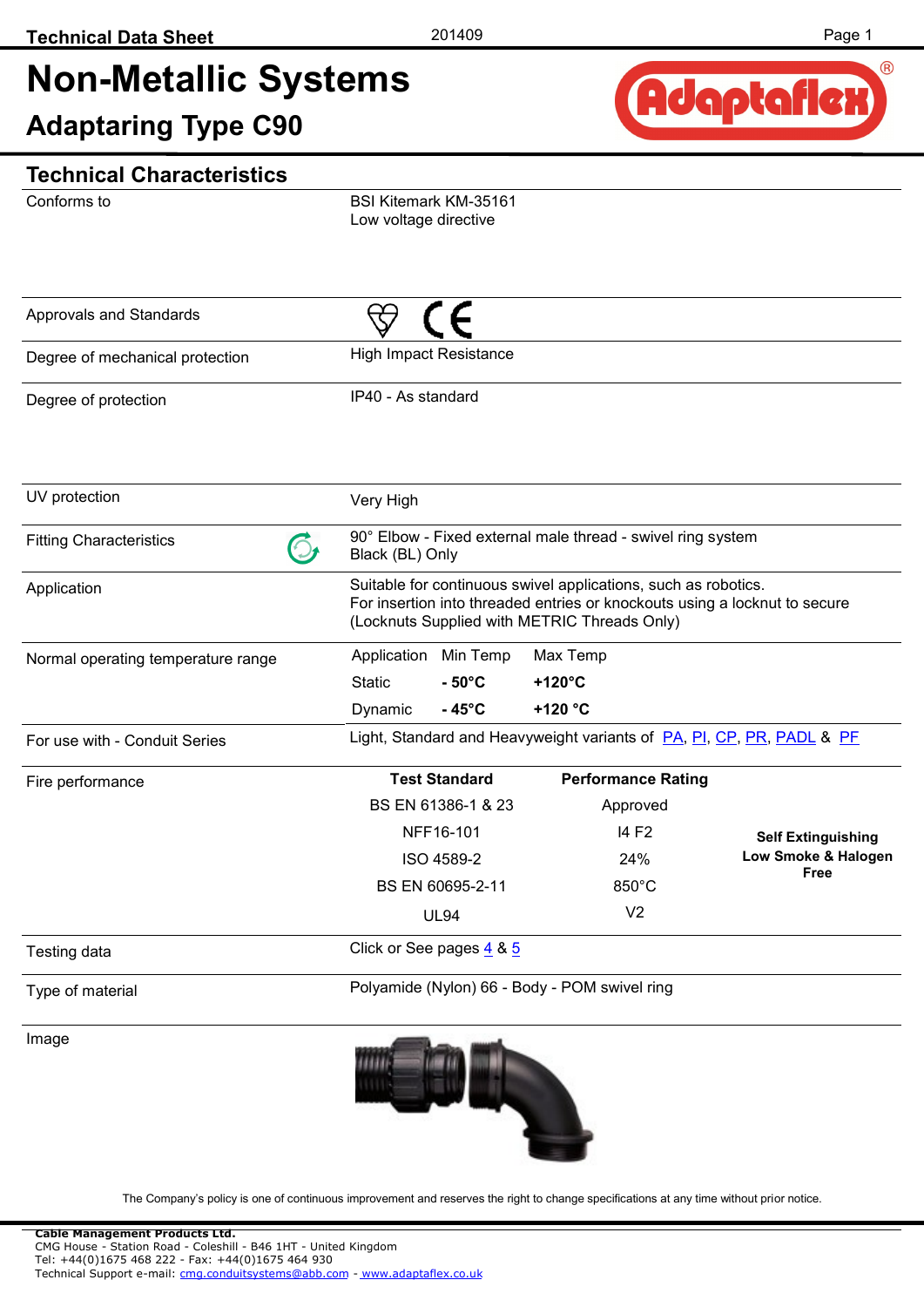Adaptaflex

 $(R)$ 

## **Non-Metallic Systems**

### **Adaptaring Type C90**

#### **Dimensional & Thread Data**

|                                                       |                                       |                    | <b>Nominal Dimensions (mm)</b> |      |      |      |      |                                     |
|-------------------------------------------------------|---------------------------------------|--------------------|--------------------------------|------|------|------|------|-------------------------------------|
| Part No<br><b>Black Body</b><br><b>Metric Threads</b> | <b>Nominal</b><br><b>Conduit</b><br>A | <b>Thread</b><br>В | C                              | D    | Е    | F    | G    | <b>Weight in</b><br>grams<br>(Each) |
| AR13/M16/C90/BL                                       | 13                                    | M16x1.5            | 11.5                           | 22.5 | 22.8 | 10.7 | 21.7 | 8                                   |
| AR16/M16/C90/BL                                       | 16                                    | M16x1.5            | 11.5                           | 22.5 | 26.0 | 10.7 | 26.7 | 8                                   |
| AR16/M20/C90/BL                                       | 16                                    | M20x1.5            | 14.0                           | 22.5 | 26.0 | 15.0 | 26.7 | 9                                   |
| AR21/M20/C90/BL                                       | 21                                    | M20x1.5            | 14.0                           | 25.2 | 31.0 | 15.0 | 29.7 | 11                                  |
| AR28/M25/C90/BL                                       | 28                                    | M25x1.5            | 15.2                           | 27.8 | 39.0 | 19.0 | 37.7 | 19                                  |
| AR34/M32/C90/BL                                       | 34                                    | M32x1.5            | 16.0                           | 32.8 | 46.1 | 25.7 | 45.7 | 25                                  |
| AR42/M40/C90/BL                                       | 42                                    | M40x1.5            | 16.0                           | 42.5 | 58.0 | 31.0 | 58.5 | 48                                  |
| AR54/M50/C90/BL                                       | 54                                    | M50x1.5            | 16.0                           | 42.5 | 71.7 | 41.0 | 72.5 | 60                                  |

| <b>Metric</b>  | <b>Standard thread conforming</b><br>to EN60423 & BS3643 |                                  |                   |  |  |  |
|----------------|----------------------------------------------------------|----------------------------------|-------------------|--|--|--|
| Thread<br>Size | Ext Thread<br>Outside<br>Diameter                        | Int Thread<br>Inside<br>Diameter | Pitch             |  |  |  |
| M12            | 12 <sub>mm</sub>                                         | 10.9mm                           | 1.5 <sub>mm</sub> |  |  |  |
| M16            | 16mm                                                     | 14.4mm                           | 1.5 <sub>mm</sub> |  |  |  |
| M20            | 20 <sub>mm</sub>                                         | 18.4mm                           | 1.5 <sub>mm</sub> |  |  |  |
| M25            | 25 <sub>mm</sub>                                         | 23.4mm                           | 1.5 <sub>mm</sub> |  |  |  |
| M32            | 32mm                                                     | 30.4mm                           | 1.5 <sub>mm</sub> |  |  |  |
| M40            | 40mm                                                     | 38.4mm                           | 1.5mm             |  |  |  |
| M50            | 50mm                                                     | 48.4mm                           | 1.5 <sub>mm</sub> |  |  |  |
| M63            | 63mm                                                     | 61.4mm                           | 1.5mm             |  |  |  |

NOTE: Dimensions are nominal

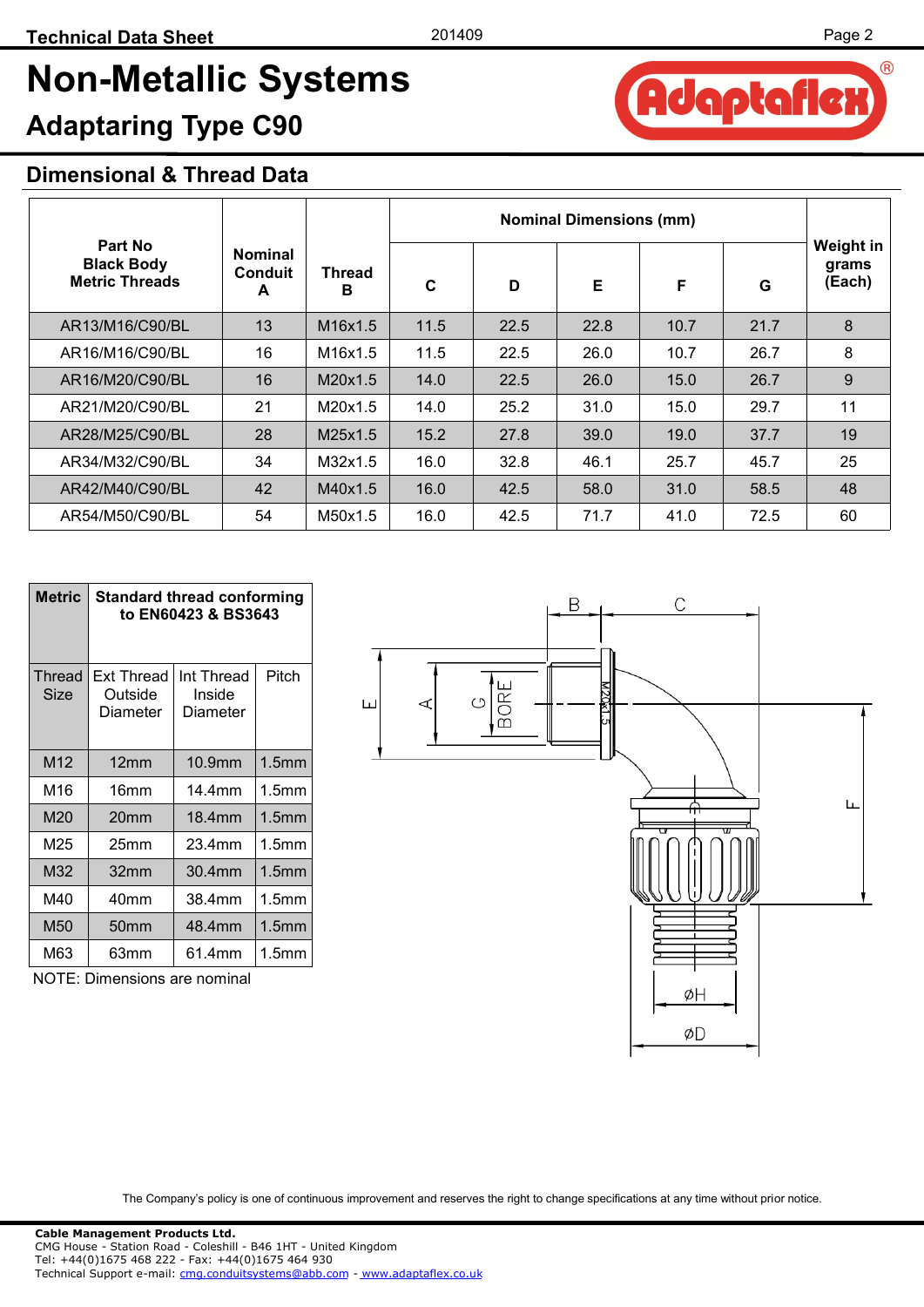## <span id="page-2-0"></span>**Non-Metallic Systems**

### **Adaptaring Type C90**



#### **BS EN 61386 Classification**

| <b>Fitting</b> | Compression | Impact | Min<br>temp | Max<br>temp | bending | electrical | IP<br>solids | ΙP<br>water | <b>Corrosion</b> | Tensile | Non-flame<br>Propogating | Suspended<br>load |
|----------------|-------------|--------|-------------|-------------|---------|------------|--------------|-------------|------------------|---------|--------------------------|-------------------|
| AL             | N/A         |        |             |             | N/A     |            |              |             |                  |         |                          |                   |

#### **Mechanical Properties**

| <b>Test Type</b>                | Methods / Standards   Requirements |                                            | Value   |
|---------------------------------|------------------------------------|--------------------------------------------|---------|
| <b>Tensile Strength</b>         | IEC61386-1                         | 2 mins at Specified Value (PAFS21 Conduit) | Class 1 |
| <b>Tensile Strength</b>         |                                    | Ultimate Pullout (PAFS21 Conduit)          | 320N    |
| Impact Strength $@ -45^\circ C$ | IEC61386-1                         | No visible damage                          | Class 1 |
| Impact Strength $@ -5$ °C       | IEC61386-1                         | No visible damage                          | Class 3 |
| Impact Strength $@$ 23 $°C$     | IEC61386-1                         | No visible damage                          | Class 5 |

Tensile Tests to IEC 61386 gives the minimum classification value only. Actual values will depend on the type and size of the fittings used and will always be greater than the minimum – Impact strength is the minimum classification value at the minimum temperature – actual values will depend on size and temperature. Specific values available on request.

#### **Thermal Properties**

| <b>Test Type</b>       | <b>Methods / Standards</b> | Requirements                 | Value                                 |
|------------------------|----------------------------|------------------------------|---------------------------------------|
| Dynamic Applications   | IEC 61386-23               | 5000 Operations at MBR 2hrs  | -45°C to +120°C                       |
| Static Short Term Temp |                            | Temporary Use (3000hrs)      | -50 $^{\circ}$ C to +120 $^{\circ}$ C |
| Static Long Term Temp  |                            | Permanent Use (30,000) Hours | -40 $^{\circ}$ C to +105 $^{\circ}$ C |
|                        |                            |                              |                                       |